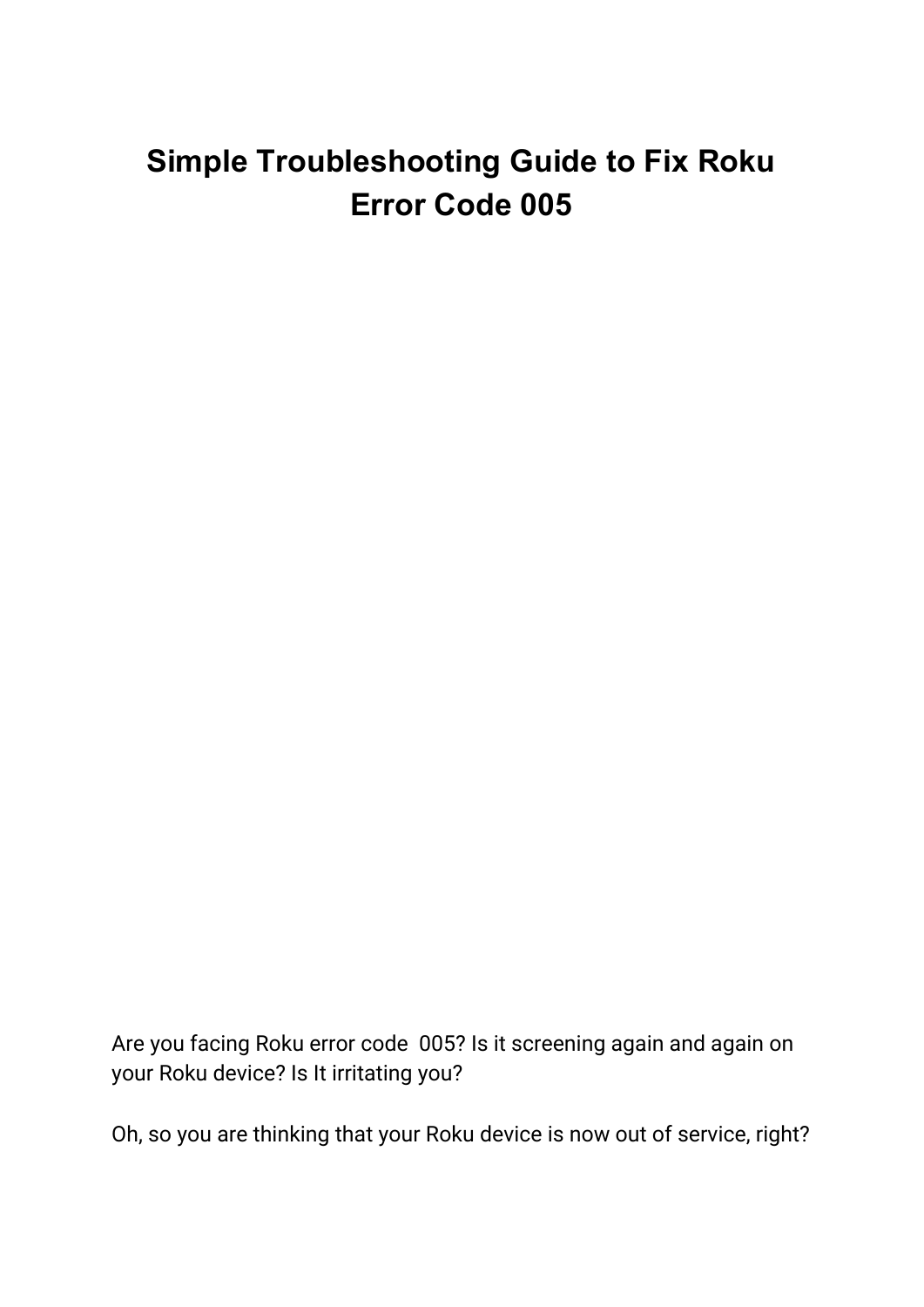Don't worry, don't panic. Roku Error Code 005 is repeatedly coming on your device, for this, we have solutions to fix this issue quickly.?

This is a very small problem as it can be fixed on your own easily. If you don't want to fix this issue on your own then you have one more another way and that is to call our experts.

Our experts are always there to help you, they will definitely as soon as possible fix your problem.

You just have to make them a call on a totally toll-free number. You can freely call them at any time. They are available 24 x 7 hours for you all.

## *CALL US RIGHT NOW!*

## **USA/CANADA CONTACT NUMBER- +1-888-480-0288 UK/LONDON CONTACT NUMBER- +44-800-041-8324**

## *24x7 HOURS AVAILABLE!*

Do you prefer to resolve this problem on your own rather than calling anyone? Okay, that's also great, independence is also good.

Let us tell those users who are going to fix this problem on their own in this article are really going to be very helpful to you all.

As we are going to tell you a very easy and 100% effective solution to fix this issue.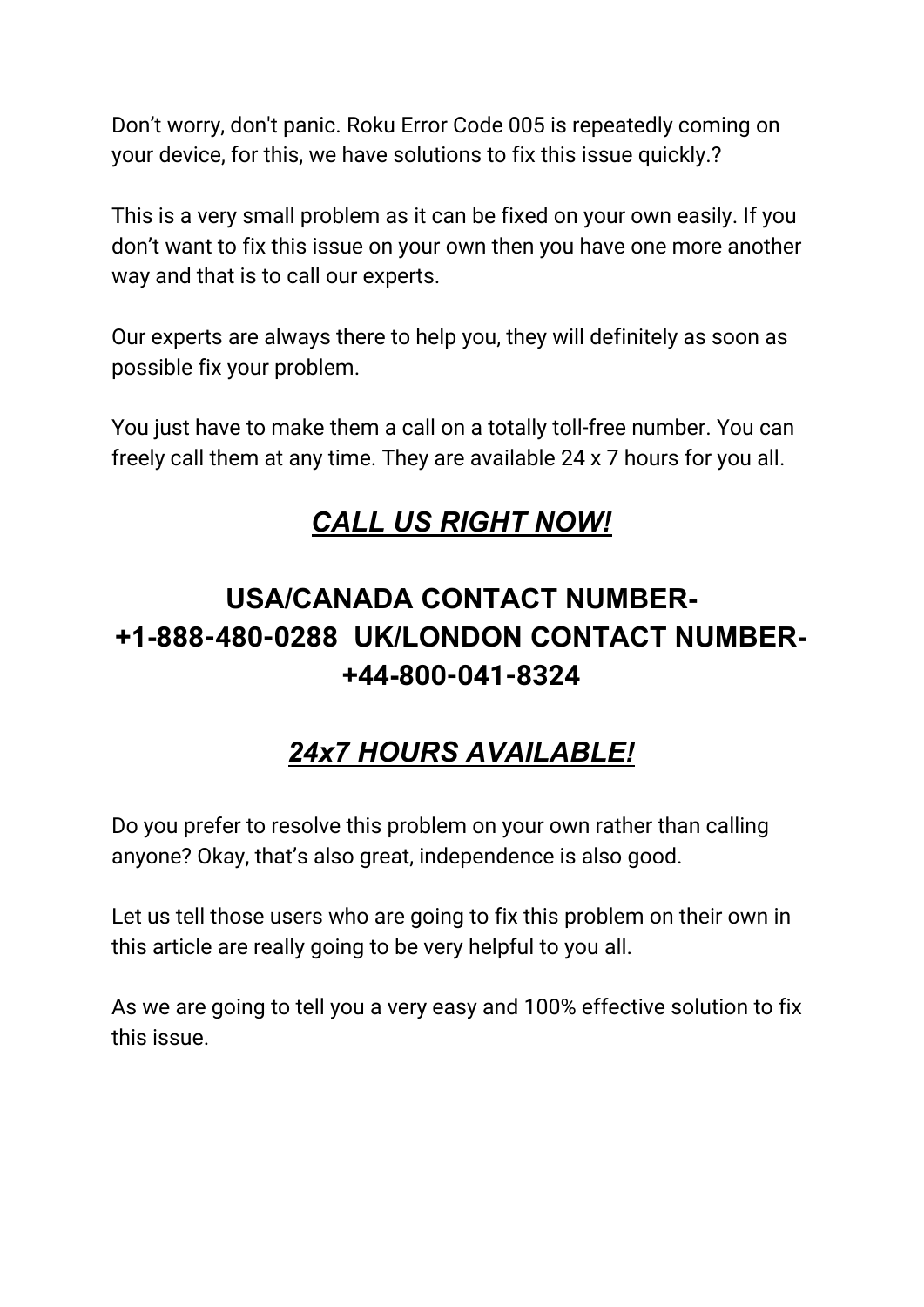

### **Why does the Roku error code come on the device?**

Roku is a wonderful device to say. It has lots of features which are extremely adorable and which we cannot find anywhere else.

Mainly this problem comes because of your network connections. This very normal problem comes on all Roku devices and it can also be fixed at home.

#### **How to fix this Roku error code 005 issue?**

So, now we are going to tell you some steps that will help to remove **Roku Error [Code](https://rokuerrorcode.com/roku-error-code-005/) 005**. Following are some steps from which you can fix it at home very easily:-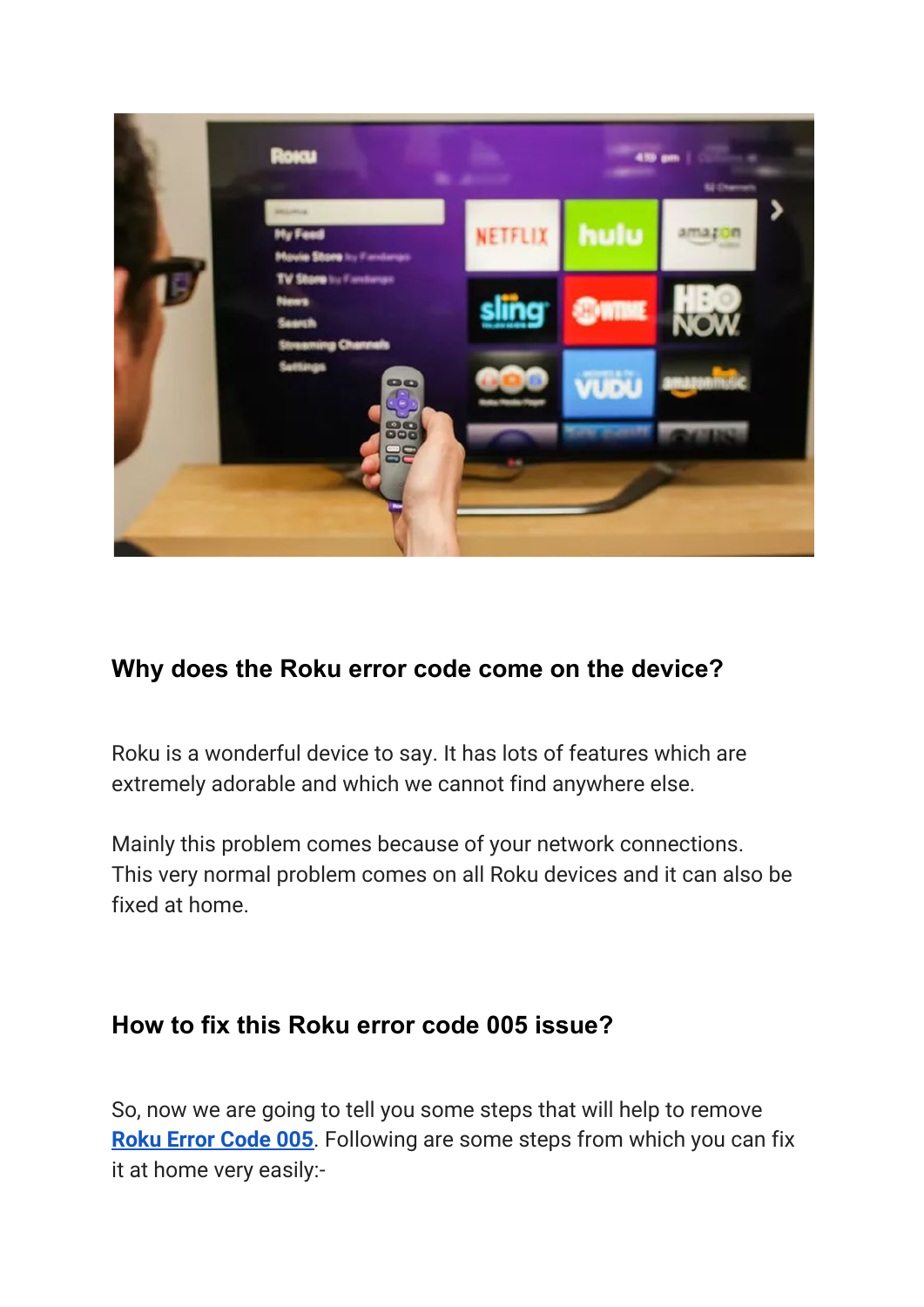1.> Firstly restart your device, it's very important and the first step to being taken. After restarting the device you will see that the device is performing well. Right?

2.> After restarting the device connect your device with your wifi etc.

NOTE: If you are thinking of your Roku device without an internet connection, then we will in advance suggest to you that Roku will never run.

Kindly connect your Roku device to the Wi-Fi router as soon as possible!

3.> Kindly perform the activation process.

4.> Make sure the internet connection would be strong, stable and reliable. Otherwise, your device will not run properly.

5.> the most ignoring one, updates… update your device right now! It is a very necessary process or else it will harm your device.

6.> Make sure that your device would be virus free if it's not then you can have free software to remove viruses from your device. Viruses are not good for your device.

Happy? Is your Roku device working properly? Is Roku error code 005 removed from the device screen now? That is exactly what we want. Now you can enjoy it.

Oops, some users are still facing this issue. Why are you worrying? We are still here with you.

You can freely, without hesitating, call our experts. They will tell you clearly how to fix the Roku error code 005 on your device.